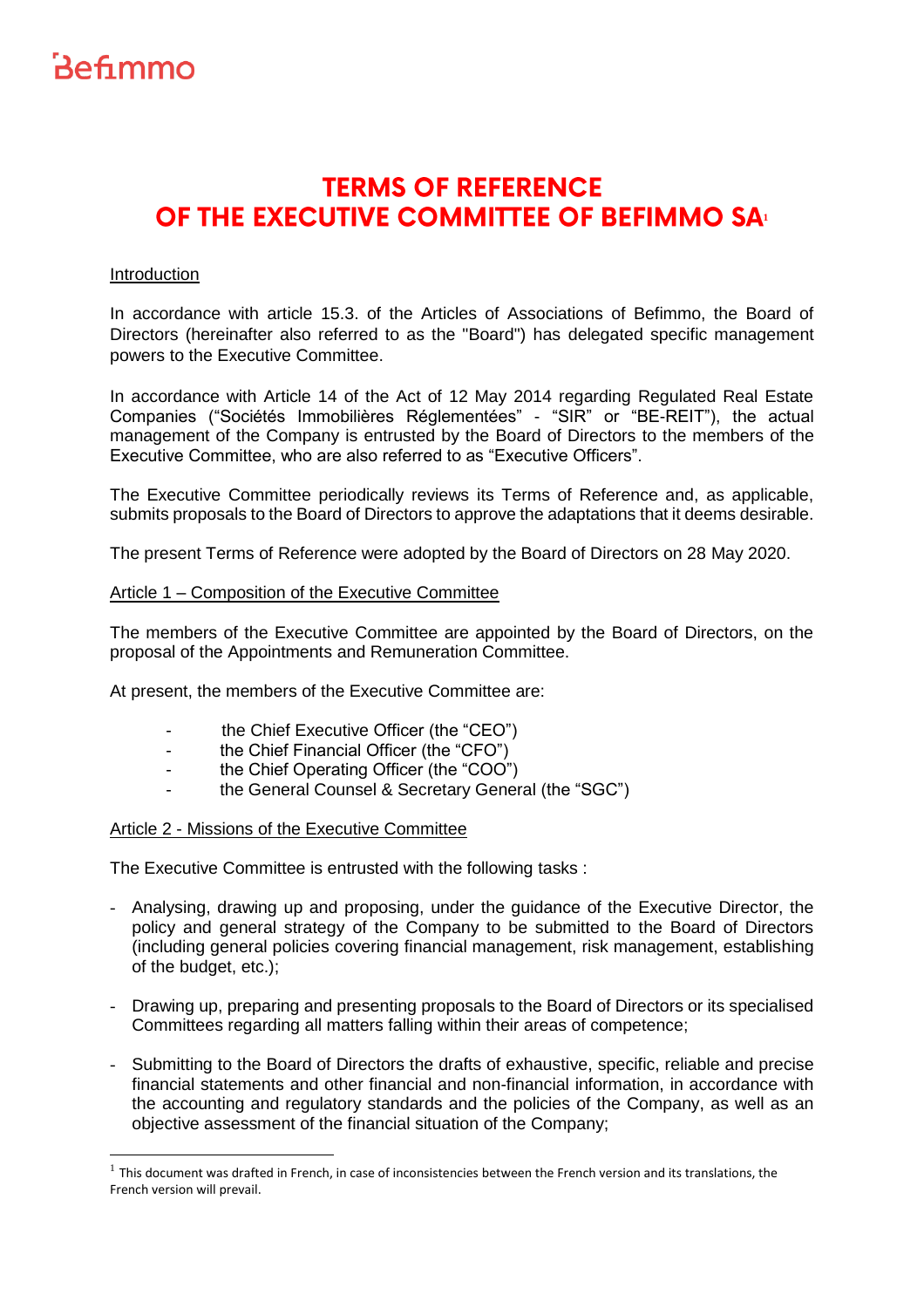# Befimmo

j

- Drawing up files on investment and disinvestment projects and making the related recommendations to the Board of Directors, concerning valuations in excess of 50 million euro;
- Drawing up files on lease contracts, as lessor or lessee, or contracts relating to rights in rem (usufruct, emphyteusis, etc.) of all movable and immovable property, as well as any modification, extension or termination thereof, concerning valuations in excess of 50 million euro<sup>2</sup> ;
- <span id="page-1-0"></span>Drawing up files on investment and divestment projects relating to the acquisition of a participation in any company with a business activity other than real estate and the formulation of related recommendations to the Board of Directors;
- Negotiating and concluding of all real-estate investment and disinvestment agreements concerning valuations in excess of 50 million euro;
- Negotiating and concluding on lease contracts, as lessor or lessee, or contracts relating to rights in rem (usufruct, emphyteusis, etc.) of all movable and immovable property, as well as any modification, extension or termination thereof, concerning valuations in excess of 50 milli[o](#page-1-0)n euro<sup>2</sup>;
- Responding to calls for applications, with no ceiling on the amount<sup>3</sup>;
- In a general way, submitting tenders (private and public) and deciding on all agreements or other deeds binding on the Company for amounts, over the whole duration of the contract or commitment, of less than 50 million euro ;
- Decisions with regard to civil or taxation proceedings, or procedures of a judicial or administrative kind<sup>4</sup> (including decisions to settle a dispute or a proceeding on an amicable settlement) where the amount at stake or the financial risk is less than 5 million euro, it being understood, however, that decisions with regard to criminal proceedings or involving the risk of a loss of reputation fall within the competence of the Board of Directors with no threshold limits;
- Managing financial debt and implementing the hedging policy, in accordance with the financial policy or the budget (for example, the conclusion of a financing contract or hedging instrument) except for capital increases and public bond issues ;
- Acquisition or transfer of any securities involving an amount equal to or less than 1 million euro, it being understood that the acquisition or transfer of derivative or structured products used in the framework of the hedging policy are not subject to this limit, for as long as they remain within the framework of the hedging policy or budget
- Deciding on liquidity investments of less than 6 months;

<sup>2</sup> This amount is calculated as follows: [annual rent/fee] x [number of years of the agreement] without updating or indexation.

 $3$  The answers to calls for applications are not subject to a ceiling, as they do not constitute a commitment, unlike answers to calls for tenders.

<sup>4</sup> In particular, lodging of claims, complaints, legal proceedings such as summons, seizure, application to set aside, appeal, withdrawal of proceedings,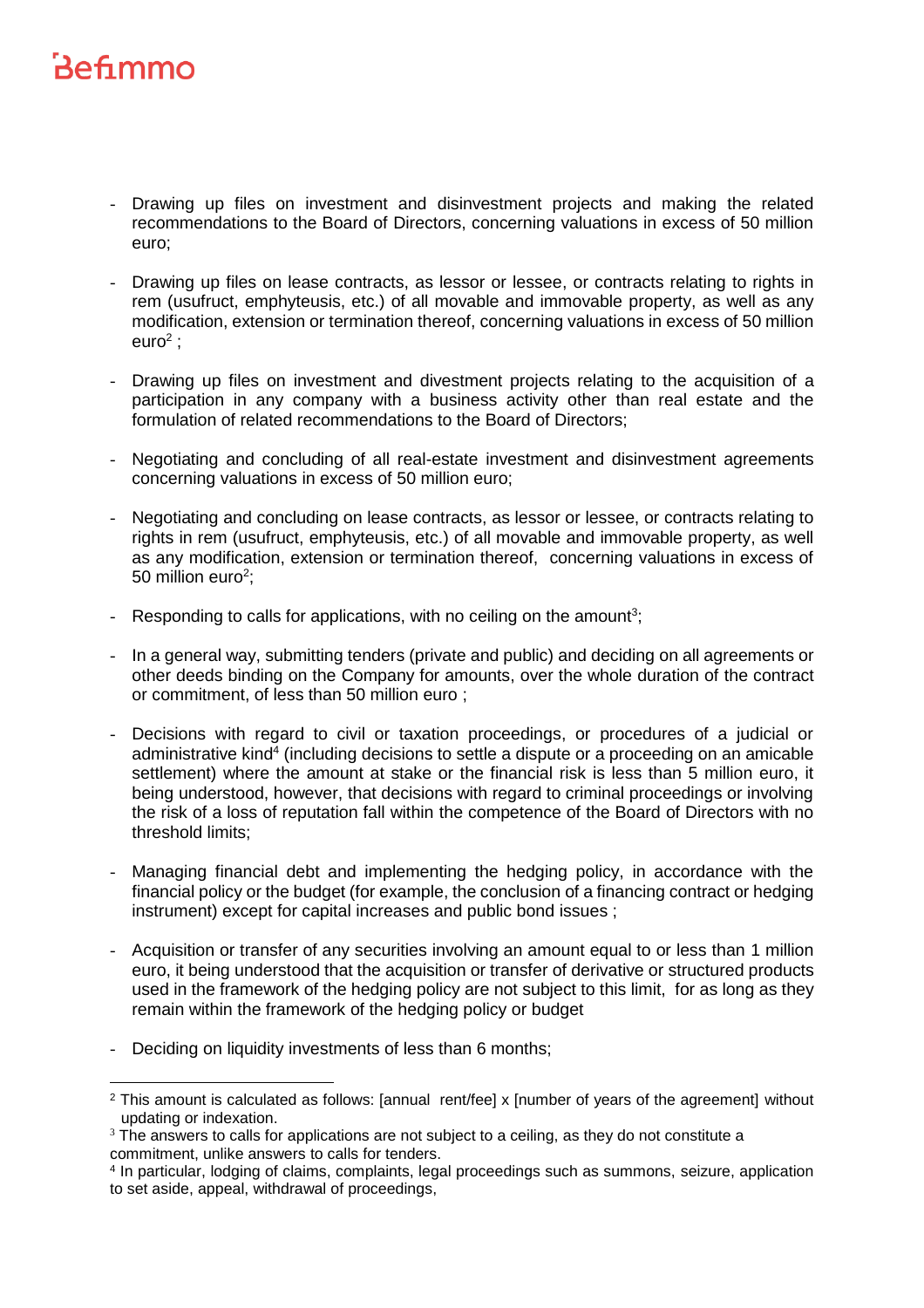# Befimmo

- The day-to-day management of Befimmo SA, involving in particular (but not exclusively) the following aspects:
	- The commercial, operational and technical management of the property portfolio;
	- The drawing up of financing models linked to the investment projects;
	- Acts concerning the tax management of the Company: dealing with information requests from the tax authorities, signing of all documents or declarations for the attention of the local, federal or foreign tax administrations;
	- Communication with the administrative, supervisory or market authorities (preliminary investigation and management of certification procedures, miscellaneous reports, updating of data, etc.).
	- Organisation and management of support functions, such as:
		- Human resources, including recruitment, training and remuneration of employees, except the decisions, deeds and agreements concerning the Executive members of the Executive Committee;
		- Legal and tax matters;
		- Financial, administrative and legal management of subsidiaries;
		- Management control and internal auditing: setting up of internal controls (identification, assessment, management and follow-up systems for risk, finance and other areas) based on the reference framework approved by the Board of Directors, without prejudice to the monitoring role of the Board of Directors ;
		- Reporting to the Board of Directors, to the FSMA (Financial Services and Markets Authority) and to the auditors on the internal control system;
		- Internal and external communications (excluding the communications reserved to the Board of directors);
		- Information technology.

The Executive Committee will of its own initiative submit to the Board of Directors any transaction, even one falling within its area of delegation, which the Committee considers it should submit to it, because of its nature, the risks incurred or the parties involved.

Where an operation consists of several sections or transactions, the thresholds given above apply to the operation as a whole and not to each section or transaction taken individually.

The Company's Executive Committee exercises its duties without prejudice to the powers of the Board of Directors.

### Article 3 – Activity report

At each meeting of the Board of Directors, and at least quarterly, the Executive Director and the other members of the Executive Committee will report to the Board of Directors on the important aspects of operational management. They will supply the Board of Directors with all significant information concerning at least the following matters:

- Developments affecting the activities of the Company and changes in its strategic situation;
- The financial outlook and results of the Company and an assessment of its financial situation;
- The main decisions of the Executive Committee;
- Major current or potential disputes;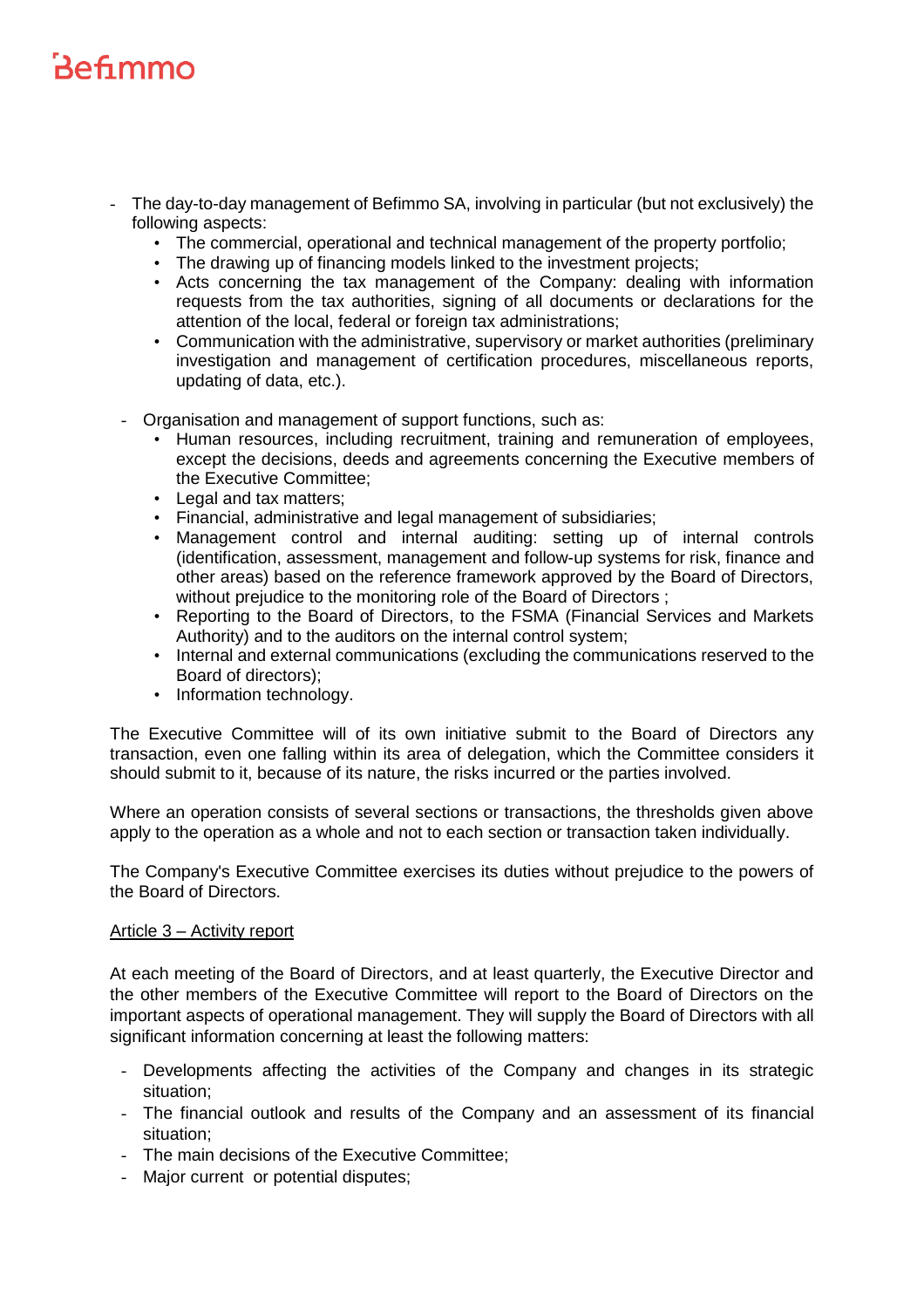# Befimmo

Regular follow-up on all questions falling within the competence of the Board of Directors.

### Article 4- Mode of operation

- The Executive Committee operates on a collegial basis : its decisions are taken on the basis of the consensus of its members who are collegially responsible. If a consensus cannot be reached, the point or file concerned is put on the agenda of the meeting of the Board of Directors for deliberation and decision.
- The members of the Executive Committee will take the necessary measures to develop a climate of confidence and close cooperation between them, by contributing to open discussions and the constructive expression of divergences of opinion.
- The Executive Committee will meet as often as is necessary, under the chairmanship of the Executive Director, and in principle, once a week. As the need may arise, it can be convened at any time by the Chairperson or if two members at least of the Management Committee express such a wish.
- The Executive Committee deliberates on the basis of files containing all the information necessary to take decisions, each member having received copies of such files beforehand.
- The Executive Committee may invite any person to its meetings whose presence it considers useful.
- The files for the meetings of the Executive Committee are centralised and distributed by the General Counsel & Secretary General, who is also responsible for drawing up the minutes. The minutes summarise the discussions and give the decisions taken by the Executive Committee. They are approved by the members of the Committee and a copy is filed by Befimmo SA in its records. The Executive Director, the General Counsel & Secretary General or another member of the Committee is authorised to certify copies of, or extracts from, the minutes of the deliberations.

### Article 5 – Observance of the rules of corporate governance

The members of the Executive Committee undertake to comply with the regulations applicable to Befimmo SA and, in particular, the legislation on Regulated Real-Estate Companies, the provisions of the Belgian Code of Corporate Governance, the Articles of Association of Befimmo SA, the Corporate Governance Charter of Befimmo SA, the Code of Ethics of Befimmo SA, the rules for preventing market abuse, as well as the present Terms of Reference.

### Article 6 – Conflicts of interests and functions

The members of the Executive Committee will act in the interest of the Company. They will organise their personal and professional affairs in such a way as to avoid any conflict of interests, direct or indirect, with the Company.

They will inform the Executive Committee of potential conflicts of interest and, where necessary, abstain from discussing and voting on the point concerned, in accordance with the procedures for the prevention of conflicts of interests provided for by the Code of Companies